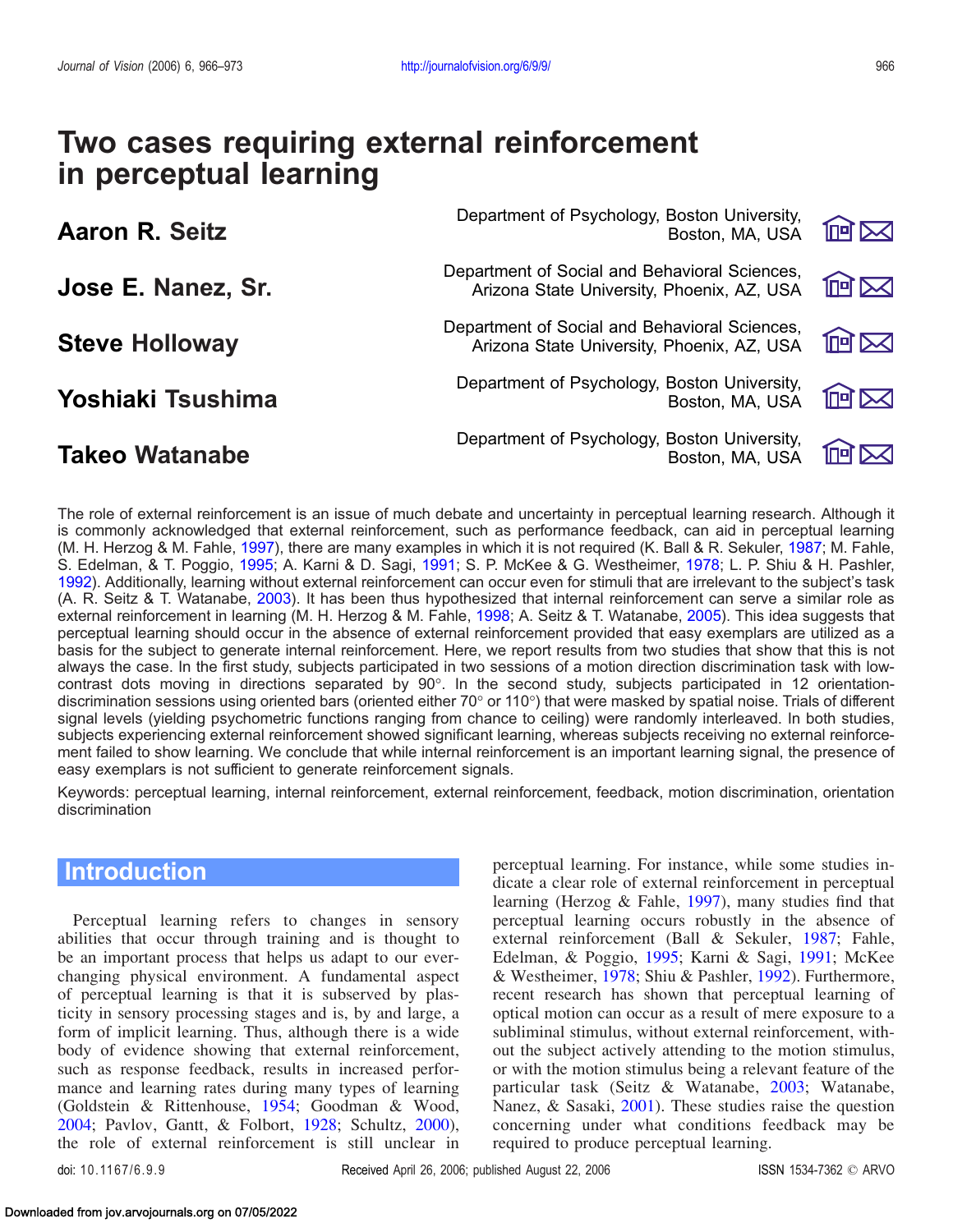## Experiment 1

In this experiment, we investigated the role of feedback in a task where subjects were required to discriminate the direction of low luminance-contrast motion stimuli. In this experiment, subjects in each condition underwent a training session on Day 1, and possible performance improvements were measured on Day 2. This particular task was selected because task-irrelevant perceptual learning has been found in a previous study using the same stimulus set used here (Seitz, Nanez, Holloway, Koyama, & Watanabe, [2005\)](#page-7-0). We hypothesized that if task-irrelevant learning occurs for these stimuli, then learning based on internal reinforcement (i.e., in the absence of external reinforcement) would likely ensue from a training procedure involving the presentation of easy exemplars.

### Methods

Twelve participants (age, 19–35 years) were recruited from the Phoenix metropolitan area. Subjects were randomly and evenly assigned between the external reinforcement (ER) and the no-external reinforcement (NoER) conditions. All subjects reported good ocular health and had a best corrected visual acuity (tested on-site) of 20/40 Snellen or better. Additionally, all participants were naive as to the purpose of the study. Stimuli were presented on a 19-in. cathode ray tube monitor with a resolution of  $1,152 \times$ 768 pixels and a refresh rate of 75 Hz using custom software written for a Macintosh G4 computer.

In the direction-discrimination sessions, subjects reported the off-cardinal direction  $(70^{\circ}, 160^{\circ}, 250^{\circ}, \text{ or } 340^{\circ})$  of the motion display consisting of 200 coherently moving dots that were displayed in an annulus  $(1^{\circ}$  inner diameter,  $10^{\circ}$  outer diameter) at varying luminance-contrast levels (signal levels). Contrast was varied randomly, beginning below the subject's threshold for detection and discrimination of the stimulus and increasing to suprathreshold levels (0, 0.14, 0.2, 0.28, 0.42,  $0.6, 0.9, 1, 1.9, 11.8$  cd/m<sup>2</sup> RMS contrast). Subjects viewed a 500-ms stimulus presentation and were asked to report the direction of dot motion by choosing an appropriate directional arrow (for details, see Seitz, Nanez, et al., [2005](#page-7-0)). Each session lasted approximately 1 hr and consisted of 20 trials at each of 4 directions  $\times$  10 signal levels, for a total of 800 trials.

In some conditions, subjects received feedback after each trial regarding whether or not their response was correct: a green " $+$ " symbol coupled with a high-pitched tone for correct responses or a red "x" coupled with a lowpitched tone for incorrect responses.

#### Results

In the NoER condition, subjects underwent 2 sequential days of training in the absence of any external reinforcement

<span id="page-1-0"></span>This question is not well answered in the literature given that the presence (or absence) of external reinforcement is typically not of primary interest in perceptual learning studies. Also, experiments in which learning fails to manifest often go unreported. Therefore, there exist only a few studies that explicitly use training procedures both with and without external reinforcement. For instance, Herzog and Fahle [\(1997](#page-7-0)) found that learning occurred more consistently with feedback, even with partial or blocked feedback, than without feedback, but the results are difficult to interpret given that many subjects in the nofeedback condition showed strong learning and that, on average, no-feedback subjects started off with better performance than those in the feedback conditions. More generally, while external reinforcement has been shown in some cases to be required for within-session learning of texture segmentation (Karni & Sagi, [1991](#page-7-0)) and contour detection (Shiu & Pashler, [1992\)](#page-7-0), the same studies also found across-session learning (i.e., learning effects evaluated by comparing performance across sessions conducted on distinct days) in the absence of external reinforcement. On the other hand, studies of perceptual learning for hyperacuity found that even within-session learning occurs without feedback (Fahle et al., [1995](#page-6-0)).

One explanation for the observation that perceptual learning can occur in the absence of external reinforcement is that internal reinforcement can serve as a learning signal (Fahle & Edelman, [1993\)](#page-6-0). For instance, stimuli that are highly discernable can serve as a template that subjects can use to assess stimuli in more difficult conditions. In fact, in some circumstances, allowing subjects to study an easily identifiable stimulus can enable learning in stimulus conditions for which learning does not otherwise occur (Ahissar & Hochstein, [1997](#page-6-0)). These results would suggest that perceptual learning should occur in training procedures involving a mixture of stimulus difficulties even without external reinforcement.

Here, we report results from two studies that found no learning in the absence of external reinforcement in tasks where easy exemplars were presented consistently throughout training. In both studies, subjects receiving no external reinforcement failed to show any learning, whereas subjects who were given trial-by-trial feedback during training showed significant learning, which was consistent across all signal levels. In the first study, subjects were trained for 1 day to report the direction of motion (of four oblique directions separated by  $90^{\circ}$ ) of a patch of 100% coherent but low-contrast moving dots, and they were tested on a subsequent day in the absence of external reinforcement. In the second study, subjects were trained for 10 days to report the orientation of bars (oriented either  $70^{\circ}$  or  $110^{\circ}$ ) that were masked by spatial noise and were tested in the absence of external reinforcement before and after training. In both studies, trials of many different signal levels (yielding a psychometric function that ranged from chance to ceiling) were randomly interleaved.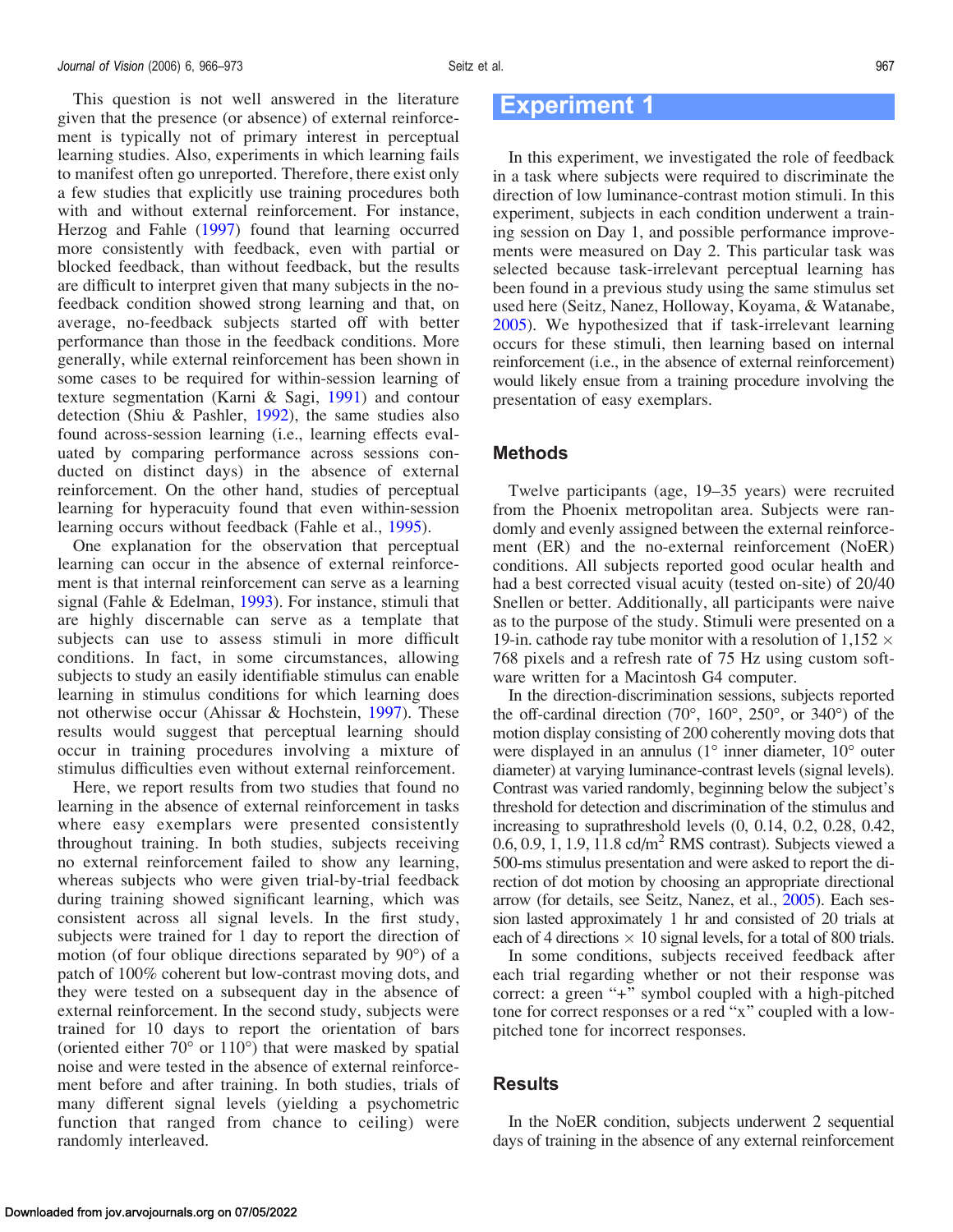<span id="page-2-0"></span>regarding their performance. In the ER condition, subjects underwent the same procedure as in the NoER condition but were given response feedback during the first session. In the second session, neither group received external reinforcement.

Seven subjects in the NoER condition were trained on Day 1 in the absence of external feedback and were tested on Day 2 in the same manner. As can be seen in Figure 1, there was no notable change of performance across sessions,  $F(1,119) = 0.2$ ,  $p = .67$ , two-way (Signal Level  $\times$ Day) ANOVA with repeated measures, despite the fact that subjects experienced a wide range of stimulus difficulties, and there was a significant effect of signal level,  $F(9,119) = 50.5$ ,  $p < .001$ . There was no interaction between session and signal level,  $F(9,119) = 0.9$ ,  $p = .53$ .

A different group of seven subjects participated in the ER condition. These subjects were trained on Day 1 with external reinforcement consisting of trial-by-trial response feedback. On Day 2, they were tested in the absence of external feedback. As can be seen in Figure 2, there was a significant change in performance across sessions,  $F(1,119) =$ 14.6,  $p < 0.01$ , two-way (Signal Level  $\times$  Day) ANOVA with repeated measures, a significant effect of signal level,  $F(9,119) = 62.3$ ,  $p < .001$ , and a small interaction between session and signal level,  $F(9,119) = 2.2, p < .05$ .

### **Discussion**

The results of [Experiment 1](#page-1-0) indicate that a single training session on a direction-discrimination task in the presence of external reinforcement (i.e., feedback) produces significant learning, whereas conducting the same training in the absence of external reinforcement fails to produce learning.



Figure 1. [Experiment 1](#page-1-0), NoER condition. Subjects receiving no external reinforcement showed no notable performance changes between the first session (blue) and the second session (red). Error bars reflect standard error.



Figure 2. [Experiment 1](#page-1-0), ER condition. Subjects receiving external reinforcement showed performance improvements between the first session (blue) and the second session (red). Error bars reflect standard error.

Although this demonstrates that internal reinforcement alone is not as efficient for learning as is external reinforcement, there is still a possibility that learning based on internal reinforcement is slow and requires more than a single day of training. For instance, Ball and Sekuler [\(1987\)](#page-6-0) found that while learning of fine direction discrimination occurred in the absence of external reinforcement, they also found that in the case of oblique directions (such as those used in this study), multiple days of training were required to detect significant learning effects. In general, it has been found that low-level perceptual learning, on tasks such as direction discrimination, often takes many days to manifest even in the presence of external reinforcement (Fine & Jacobs, [2002\)](#page-6-0).

## Experiment 2

In this experiment, we investigated the role of feedback in a task where subjects were required to discriminate the orientation of a bar that was masked in spatial noise. Subjects in each condition underwent 10 training sessions and 2 testing sessions so that slowly developing perceptual learning could be measured. While contour discrimination, using similar orientated bars, has been previously found to occur without feedback (Shiu & Pashler, [1992\)](#page-7-0), it has not been studied when the orientation stimuli are masked in noise.

### Methods

Eight participants (age, 19–35 years) were recruited from the Boston metropolitan area. Subjects were randomly and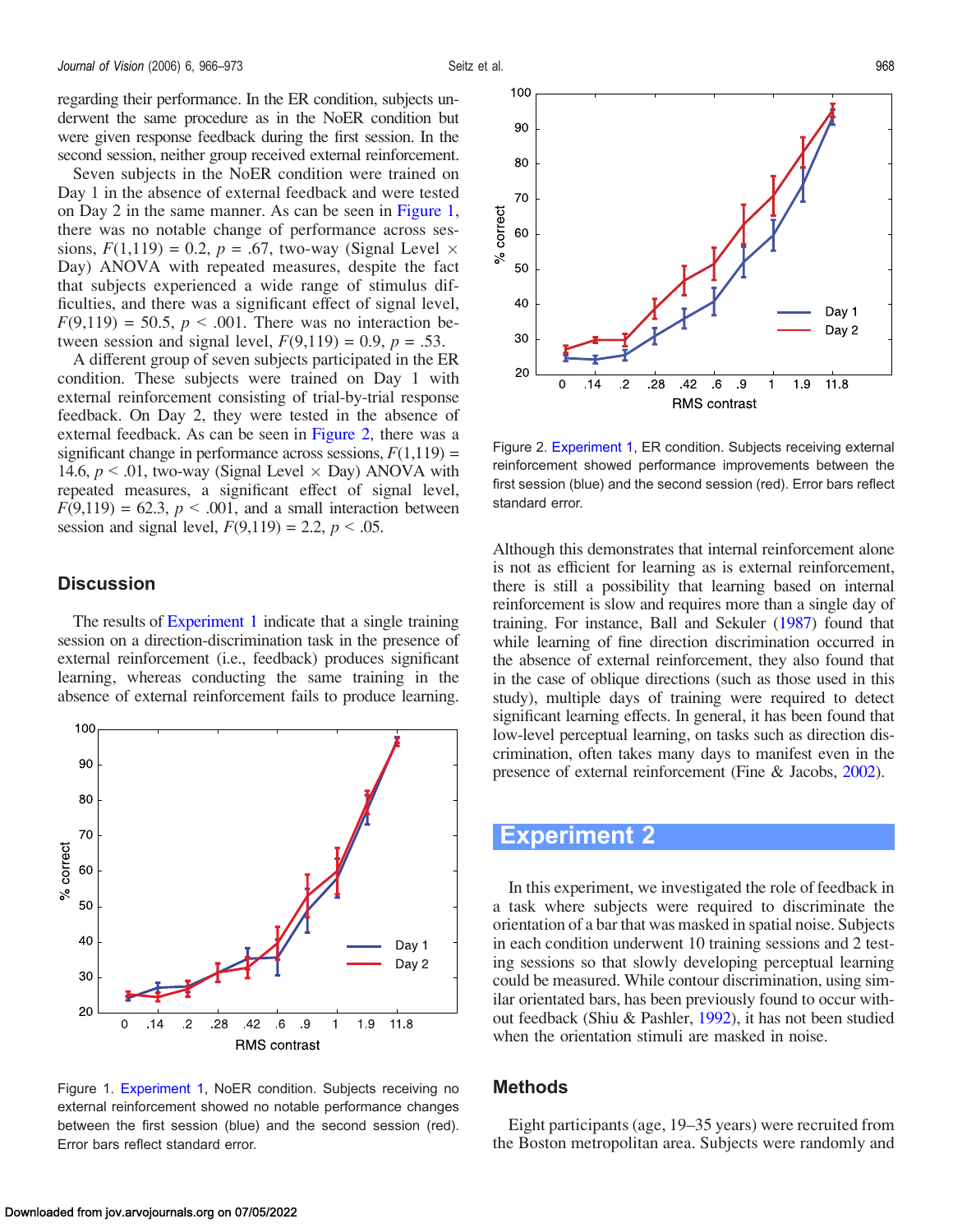

Figure 3. [Experiment 2](#page-2-0), NoER condition. Subjects without external reinforcement showed no performance improvements between the 1st session (blue) and the 12th session (red). Error bars reflect standard error.

evenly assigned between the ER and the NoER conditions. All subjects reported good ocular health and had a best corrected visual acuity (tested on-site) of 20/40 Snellen or better. Additionally, all participants were naive as to the purpose of the study. Stimuli were presented on a 19-in. cathode ray tube monitor with a resolution of  $1,152 \times 768$  pixels and a refresh rate of 75 Hz using custom software written with use of the Psychophysics Toolbox (Brainard, [1997;](#page-6-0) Pelli, [1997\)](#page-7-0) for  $Matlab<sup>TM</sup>$  (Natick, MA) on a Macintosh G4 computer.

In the orientation-discrimination sessions, subjects reported the off-cardinal orientation (70 $^{\circ}$  or 110 $^{\circ}$ ) of a white (82 cd/m<sup>2</sup>) oriented bar (0.75°  $\times$  0.15°) presented in a  $1^{\circ}$  dark-gray (32 cd/m<sup>2</sup>) circle in the center of the screen. The bars were spatially masked in noise. Each pixel in the central  $1^{\circ}$  circle was selected from either a signal stimulus or a noise stimulus, with the percent signal defined as the proportion of pixels in the central  $1^{\circ}$  circle, including the bar, which were selected from the signal stimulus. For instance, in the case of 60% signal, 60% of the pixels were randomly chosen from stimulus and the other 40% of the pixels were selected from the noise stimulus. The noise stimuli were spatial white-noise patterns, consisting of either white (same color as bar) or dark-gray (same color as background) pixels and were randomly generated for each trial. The presentation of eight different signal levels, ranging from below the subject's discrimination of the stimulus to suprathreshold levels (0%, 10%, 20%, 30%, 40%, 50%, 60%, and 70% signal level), were randomly interleaved. Subjects viewed a 500-ms stimulus presentation and were asked to report the orientation of the stimulus by selecting an appropriate key on the keyboard ("/" or "\"). Each session lasted approximately 45 min and consisted of 40 trials at each of 2 directions  $\times$  8 signal levels, for a total of 640 trials.

In the ER condition, subjects received feedback after each trial regarding whether or not their response was correct: a green "Correct" coupled with a high-pitched tone for correct responses or a red "Wrong" coupled with a low-pitched tone for incorrect responses.

In the NoER condition, subjects underwent 10 sequential days of training in the absence of any external reinforcement regarding their performance. In the ER condition, subjects underwent the same procedure as in the NoER condition but received response feedback during the 10 training sessions. Subjects in both groups completed a pretest session before training and a posttest session after training; testing sessions consisted of the same procedure as the training sessions but without feedback in either group.

#### Results

Four subjects in the NoER condition were trained for 10 days in the absence of external feedback. As can be seen in Figure 3, there was no notable change in performance between the pretest and the posttest sessions,  $F(1,63) =$ 0.30,  $p = .62$ , two-way (Signal Level  $\times$  Testing Day) ANOVA with repeated measures, despite the fact that subjects experienced a wide range of stimulus difficulties. There was a significant effect of signal level,  $F(7,63) =$ 23.1,  $p \le 0.001$ , and there was no interaction between session and signal level,  $F(7,63) = 0.4$ ,  $p = .89$ .

A different set of four subjects participated in the ER condition. These subjects were trained for 10 days with external reinforcement consisting of trial-by-trial response feedback. They were tested before and after the 10 days of training in a session containing no external reinforcement. As can be seen in Figure 4, there was a significant change of performance across sessions,  $F(1,63) = 12.9$ ,  $p < .05$ ,



Figure 4. [Experiment 2,](#page-2-0) ER condition. Subjects with external reinforcement showed performance improvements between the 1st session (blue) and the 12th session (red). Error bars reflect standard error.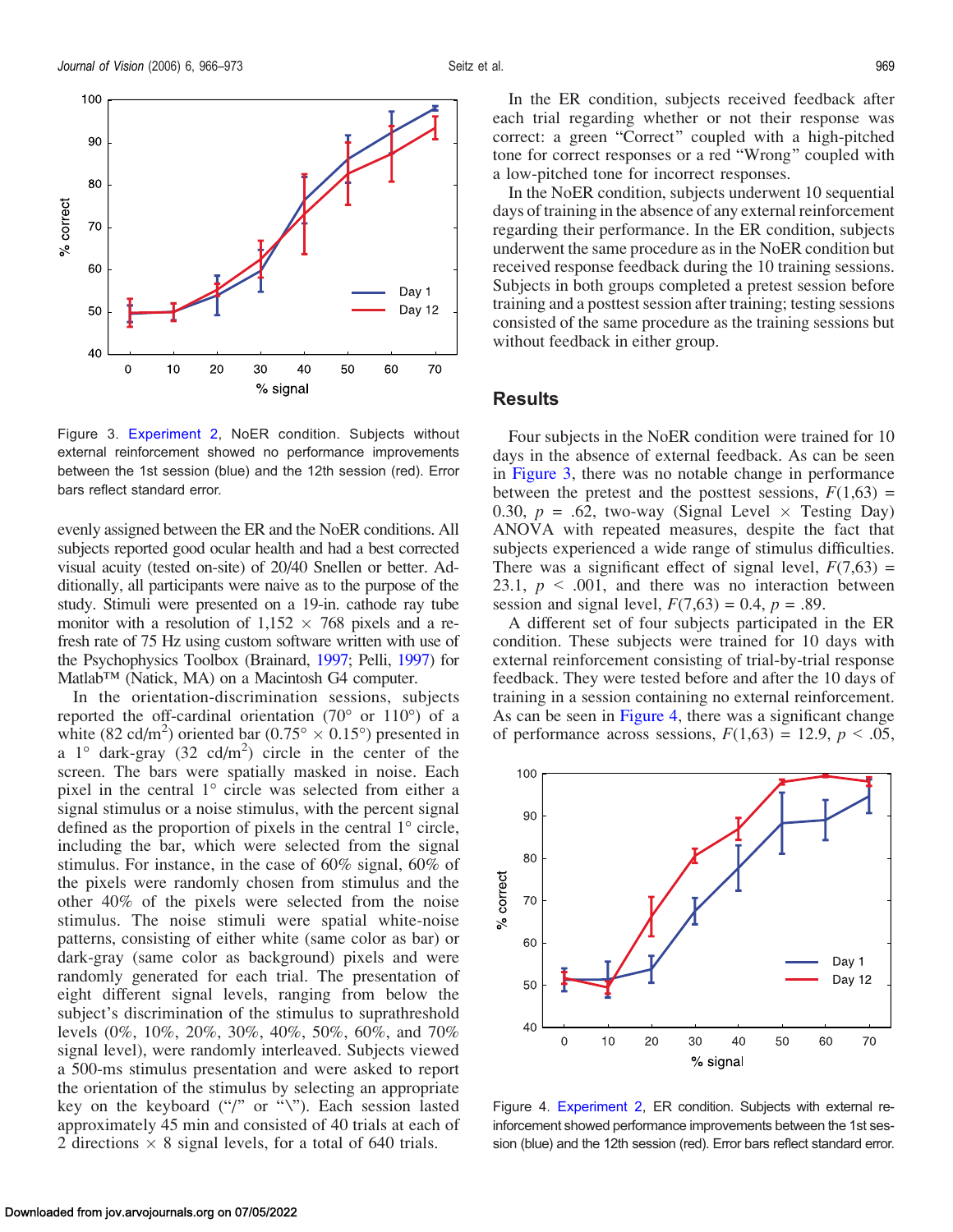

Figure 5. [Experiment 2](#page-2-0), cross day performance. Subjects in the ER condition showed performance improvements across sessions (red), but subjects in the NoER condition (blue) did not. Error bars reflect standard error.

two-way (Signal Level  $\times$  Testing Day) ANOVA with repeated measures, a significant effect of signal level,  $F(7,63) = 59.4, p < .001$ , and no interaction,  $F(7,63) = 1.8$ ,  $p = .15$ .

Figure 5 shows the performance across the 12 sessions for subjects in the ER condition. A significant effect of learning across sessions was found in the ER condition,  $F(11,47) = 11.4$ ,  $p < .001$ , one-way ANOVA with repeated measures, and there was a significant correlation between training day and performance  $(r = .6884, p < .01)$ . On the other hand, no learning was detected for subjects in the NoER condition,  $F(11,47) = 1.6$ ,  $p = .14$ , one-way ANOVA with repeated measures, and there was no correlation between training day and performance  $(r = -.12, p = .72)$ .

Given the negatively accelerating trend in the data from subjects in the ER condition, we fit the data from both groups with power functions ( $y = ax^n$ ). This analysis showed a positive exponent for the ER group ( $n = 0.037 \pm 1$ 0.015, 95% confidence;  $RMSE = 0.013$ ), but the exponent for the NoER group did not significantly deviate from 0  $(n = 0.002 \pm 0.017, 95\%$  confidence; RMSE = 0.014).

### **Discussion**

The results of [Experiment 2](#page-2-0) indicate that multiple training sessions on an orientation-discrimination task in the presence of external reinforcement produce significant learning, whereas conducting the same training in the absence of external reinforcement fails to produce learning. Although it is possible that, with further training, perceptual learning would occur in the NoER condition, there was no evidence of this after 12 sessions; in fact, performance was slightly worse in Session 12 than in Session 1.

It is also important to note that subjects in both conditions showed comparable performance in Session 1. Thus, differences in learning cannot be attributed to an initial performance imbalance.

## General discussion

The results of [Experiments 1](#page-1-0) and [2](#page-2-0) point toward a failure of internal reinforcement in triggering perceptual learning of motion and orientation discrimination, respectively. An important question is, how are the conditions of these experiments different from others in which learning has been found in the absence of feedback?

One general finding in the literature has been that external reinforcement is often required to find withinsession learning but not across-session learning (Karni & Sagi, [1991](#page-7-0)). An explanation for this is that feedback may help overcome the effects of fatigue, which dissipates across sessions. For instance, Karni and Sagi ([1991\)](#page-7-0) found that perceptual learning of texture segmentation occurred in the absence of external reinforcement when measured across sessions, but feedback was required for withinsession learning (i.e., "fast learning") to manifest. Likewise, Shiu and Pashler [\(1992](#page-7-0)) found that in an orientation-discrimination task, fast learning only occurred in the presence of external reinforcement, but learning in the absence of external feedback was robust across sessions. However, not all perceptual learning studies support this view; for example, researchers have found learning in the absence of external reinforcement in visual hyperacuity tasks for both fast learning (Fahle et al., [1995](#page-6-0)) and slow, across-session learning (McKee & Westheimer, [1978\)](#page-7-0). Even so, the results of all these studies would imply that learning should have been found without external reinforcement in the conditions tested here given that both experiments controlled for fatigue effects and that [Experiment 2](#page-2-0) consisted of 12 sessions—training that should be sufficient enough to detect even slowly developing learning effects.

It should be noted that although the tasks used here resemble those of contour discrimination and motion discrimination, which have been shown to produce perceptual learning in the absence of feedback (Ball & Sekuler, [1987](#page-6-0); Shiu & Pashler, [1992\)](#page-7-0), the tasks presented here differ from those used in previous studies in that the angular differences between the motion directions ([Experiment 1](#page-1-0)) and those between the orientations [\(Experiment 2](#page-2-0)) were very large. Hence, the primary difficulty encountered in our task is that of detecting the low-signal strength stimuli. In this way, our task resembles those of contrast detection, which has proved to be a case where learning effects are difficult to find even with external reinforcement (Adini, Sagi, & Tsodyks, [2002;](#page-6-0) Furmanski, Schluppeck, & Engel, [2004;](#page-7-0) Yu, Klein, & Levi, [2004\)](#page-7-0) and where external reinforcement has been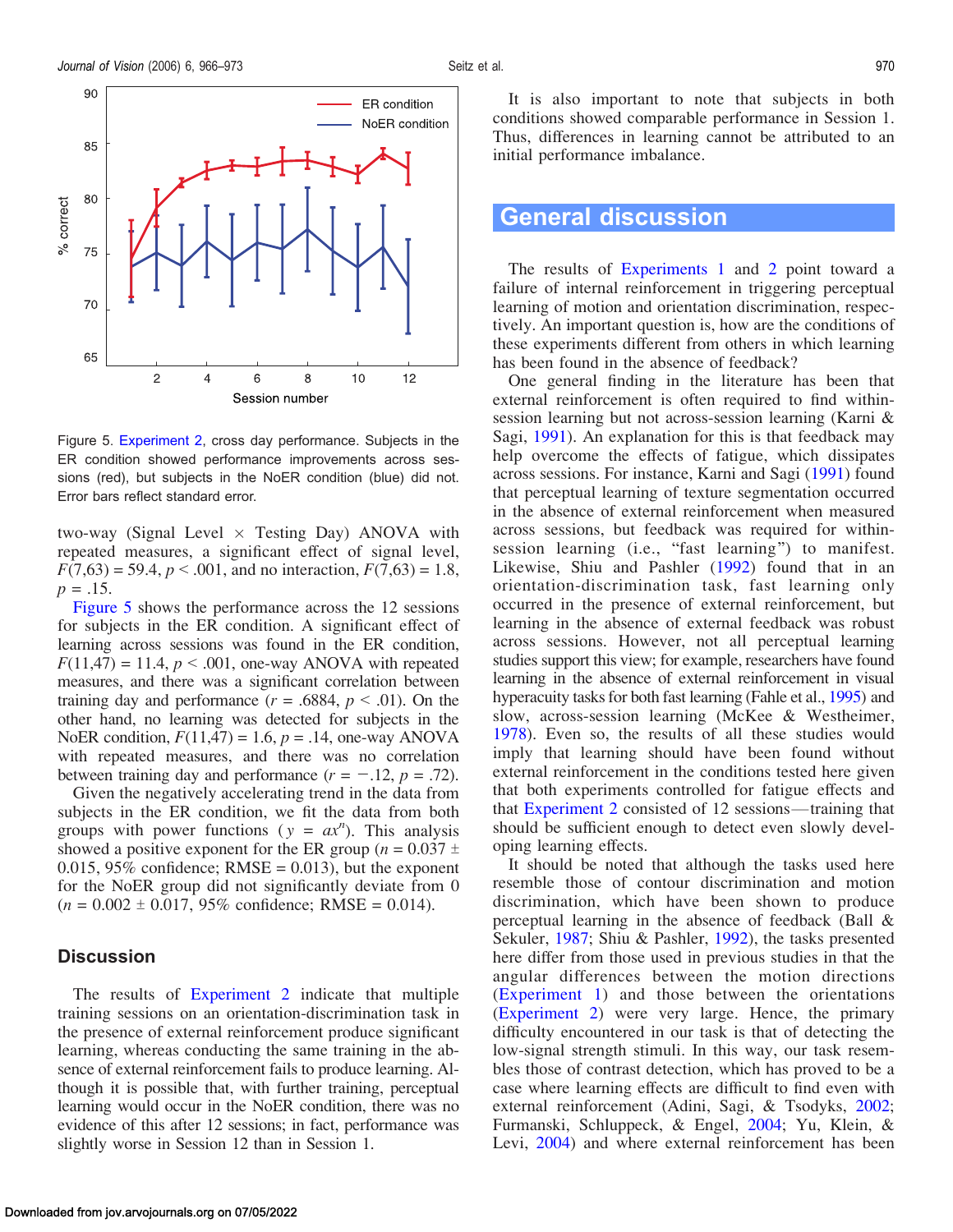found to be insufficient to produce learning under conditions of signal level uncertainty (Yu et al., [2004](#page-7-0)).

Studies of task-irrelevant learning show that learning can occur in the absence of external reinforcement even for task-irrelevant, subthreshold stimuli (Seitz & Watanabe, [2003](#page-7-0)). Seitz and Watanabe ([2005\)](#page-7-0) proposed a model to explain both task-irrelevant and task-relevant learning in which task-related signals (either due to external or internal factors) serve to reinforce activity in low-level sensory processing stages in a manner nonspecific to the stimulus. Consistent with this model, robust task-irrelevant learning for low luminance-contrast motion stimuli, which shared the same parameters used in the current study, has been reported (Seitz, Nanez, et al., [2005\)](#page-7-0). In that study, learning occurred in stimulus conditions where task-related internal reinforcement signals, due to accurate detection of targets of an RSVP task, were concurrent with the presentations of the subthreshold motion stimuli. Other research has verified that target processing is integral to this type of learning and that task-irrelevant learning fails to occur when target processing is obstructed by the attentional blink (Seitz, Lefebvre, Watanabe, & Jolicoeur, [2005](#page-7-0)). This line of research suggests an important role of internal reinforcement signals that are triggered by successful target processing.

While studies of task-irrelevant learning demonstrate that internal reinforcement is sufficient to produce perceptual learning, the extent to which internal reinforcement took place in the present experiments is unclear. The discriminations involved in the present tasks were very difficult, and subjects reported to have low confidence in regard to their performance even at signal levels where they performed quite well. It is thus possible that internal reinforcement signals are weak in these tasks. This possibility is very interesting because it would suggest that internal reinforcement is disassociated with accurate performance in that correct performance may not always generate internal reinforcement signals.

Another factor is that, in both experiments, stimuli of different signal levels were interleaved. Some researchers have reported that such conditions of signal level roving (Yu et al., [2004\)](#page-7-0) produce stimulus uncertainty (Adini, Wilkonsky, Haspel, Tsodyks, & Sagi, [2004](#page-6-0)) and yield smaller learning effects. On the other hand, these residual learning effects are thought to more likely result from learning at low-level visual stages, which should produce responses that are largely context invariant (Adini et al., [2004;](#page-6-0) Yu et al., [2004\)](#page-7-0). For instance, Yu et al. ([2004\)](#page-7-0) found that learning for contrast detection was absent under conditions of contrast roving and concluded that learning in their contrast detection task was mediated by decision stages. In contrast, Seitz, Yamagishi, et al. [\(2005\)](#page-7-0) found learning in a hyperacuity task, which is thought to be mediated by low-level plasticity (Poggio, Fahle, & Edelman, [1992](#page-7-0)), under roving conditions, with feedback, similar to those employed in the experiments presented here.

A recent study (Petrov, Dosher, & Lu, [2006\)](#page-7-0) proposes an augmented Hebbian model that uses selective reweighing to account for "low-level" learning either with or without external reinforcement. In this model, feedback is implemented as an additional input to the decision stage. This model is interesting in that it can account for perceptual learning data without a need for plasticity at the filtering stage of the model. This model exhibits learning without feedback for stimulus and task conditions very similar to those employed in the orientationdiscrimination studies presented here. They trained the human subjects (and the model) with and without error feedback to discriminate two distinct Gabor orientations. Gabor stimuli were masked in spatial noise, and three different signal levels (contrast levels) were randomly interleaved using the method of constant stimuli. The subjects (and the model) exhibited similar learning both in the presence and in the absence of error feedback. Why did learning proceed without external reinforcement in their study but not in those presented here? We suggest two potential explanations. First, in their study, the background noise stimulus contained a subtle spatial orientation, and this orientation was changed between blocks of trials. The observed learning effects were largely specific to the orientation of the background stimulus, and thus, a large component of their learning effects could be contextual learning effects (Chun, [2000](#page-6-0)), which are thought to be a higher level form of learning and accordingly accounted for in the criterion unit of their model. Second, feedback was given for the first few trials in each block. Given reports that block feedback can be as efficient as trial feedback (Herzog & Fahle, [1997\)](#page-7-0), it is possible that this limited feedback was sufficient to account for the reported learning effects.

Although the degree of learning is quite small in our studies (on average,  $\sim 10\%$  across subjects and conditions in each study), it must be noted that the tasks used in this study involve simple discriminations of a single, primitive stimulus feature. A number of studies have found that plasticity that occurs in low-level stages of visual processing can take multiple days of training (Fahle, [2004;](#page-6-0) Sagi & Tanne, [1994](#page-7-0); Watanabe et al., [2002\)](#page-7-0) and often demonstrates a lesser degree of learning than that found in studies employing more complex stimuli (Fine & Jacobs, [2002](#page-6-0)).

It is important to note that although subjects were asked to maintain fixation during stimulus presentation, eye movements were not monitored in the reported experiments. Given the fact that the stimulus durations were 500 ms, it is possible that subjects made eye movements during task performance. However, it is not immediately clear how the presence or absence of external reinforcement would cause subjects to develop different eye-movement patterns. Furthermore, given that the pattern of eye movements would be expected to be very different between the parafoveal motiondiscrimination task, for which eye movements could be large, and the foveal orientation-discrimination task, for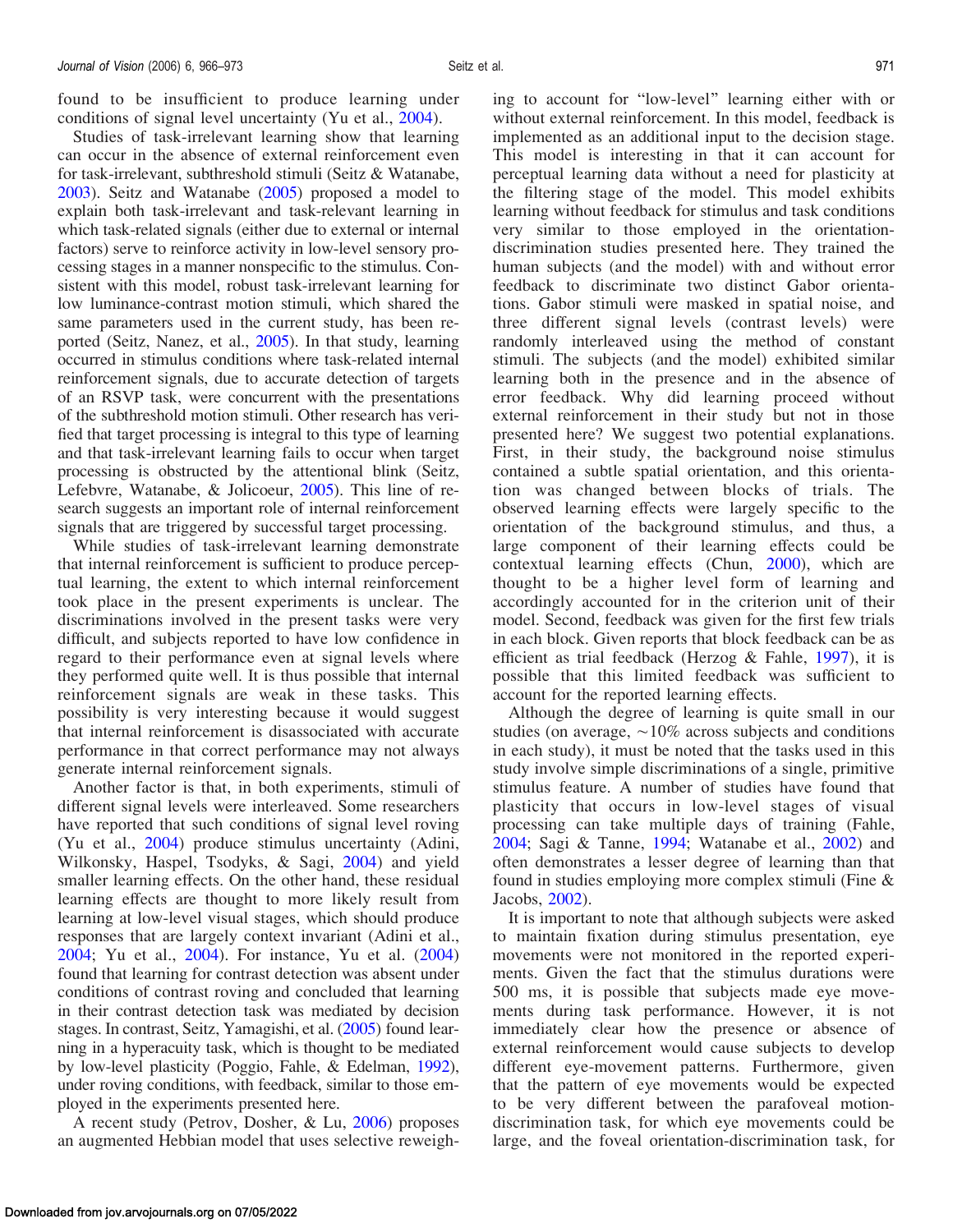<span id="page-6-0"></span>which eye movements should be minimal, it seems unlikely that motor learning could explain both results.

It should be also noted that many experiments of perceptual learning have used staircase procedures (Adini et al., 2002, 2004; Fahle et al., 1995; Yu et al., [2004\)](#page-7-0) instead of the method of constant stimuli used in our studies. Although we used the method of constant stimuli to assure that easy exemplars would be presented with equal probability at all times during training, it is possible that this procedure contributed to our failure to find learning in the absence of external reinforcement. For instance, the gradual transition between easy and difficult signal levels provided by staircase procedures may allow for better bootstrapping from the easy levels than in conditions where different signal levels are randomly interleaved.

Herzog and Fahle [\(1997\)](#page-7-0) reported that perceptual learning in a vernier acuity task failed in the absence of external reinforcement. The results presented in this study can be regarded as an extension of that earlier work in that we show that external reinforcement is required, in certain conditions, for perceptual learning of orientationdiscrimination and motion-discrimination tasks. It is important to note that in the Herzog and Fahle study, differences in initial performance between the no-feedback group and the feedback groups and intersubject differences in the degree of learning within the no-feedback group led to some ambiguity regarding the necessity of external reinforcement in learning. In a later study, the same authors proposed a model in which external reinforcement modulates the rate of learning but was not regarded as a teaching signal (Herzog & Fahle, [1998](#page-7-0)). The learning effects in our study are all-or-none depending on the presence of feedback. In addition, our study explicitly examines how the presence of easily detectable signal levels can contribute to learning of difficult signal levels, a topic that has not been directly addressed in previous studies.

## **Conclusions**

The experiments presented in this study demonstrate that interleaving easy and difficult signal levels is not sufficient to produce learning. Still, the generality of our results remains to be clarified. Moving forward, it is important to reach a more complete understanding of the conditions for which external reinforcement plays a role in, and the mechanisms by which reinforcement affects, perceptual learning. To do this, it will be important to explicitly manipulate factors that are known to affect perceptual learning, such as reinforcement, stimulus uncertainty, task difficulty, and so forth, within otherwise unchanged experimental conditions to clarify their respective roles, and how they interact, to produce learning.

# Acknowledgments

We would like to thank Andrew Kuljis and Caitlin Donahoe who helped collect data and Nozomi Ito for all her help with the research and manuscript preparation. This research was supported by grants from the NSF (BCS-0549036 and BCS-0345746), the NIH (R01EY015980-01), and Human Frontier Research (RGP18/2004) and by the NSF (CELEST).

Commercial relationships: none. Corresponding author: Aaron R. Seitz. Email: aseitz@bu.edu. Address: 64 Cummington St., Boston, MA 02215, USA.

## **References**

- Adini, Y., Sagi, D., & Tsodyks, M. (2002). Contextenabled learning in the human visual system. Nature, 415, 790–793. [[PubMed\]](http://www.ncbi.nlm.nih.gov/entrez/query.fcgi?db=pubmed&cmd=Retrieve&dopt=Abstract&list_uids=11845209&query_hl=2&itool=pubmed_docsum)
- Adini, Y., Wilkonsky, A., Haspel, R., Tsodyks, M., & Sagi, D. (2004). Perceptual learning in contrast discrimination: The effect of contrast uncertainty. Journal of Vision, 4(12), 993–1005, http://journalofvision.org/4/12/2/, doi:10.1167/4.12.2. [[PubMed\]](http://www.ncbi.nlm.nih.gov/entrez/query.fcgi?db=pubmed&cmd=Retrieve&dopt=Abstract&list_uids=15669907&query_hl=4&itool=pubmed_docsum) [[Article](http://journalofvision.org/4/12/2/)]
- Ahissar, M., & Hochstein, S. (1997). Task difficulty and the specificity of perceptual learning. Nature, 387, 401–406. [[PubMed\]](http://www.ncbi.nlm.nih.gov/entrez/query.fcgi?db=pubmed&cmd=Retrieve&dopt=Abstract&list_uids=9163425&query_hl=5&itool=pubmed_docsum)
- Ball, K., & Sekuler, R. (1987). Direction-specific improvement in motion discrimination. Vision Research, 27, 953–965. [[PubMed\]](http://www.ncbi.nlm.nih.gov/entrez/query.fcgi?db=pubmed&cmd=Retrieve&dopt=AbstractPlus&list_uids=3660656&query_hl=6&itool=pubmed_docsum)
- Brainard, D. H. (1997). The Psychophysics Toolbox. Spatial Vision, 10, 433–436. [[PubMed](http://www.ncbi.nlm.nih.gov/entrez/query.fcgi?db=pubmed&cmd=Retrieve&dopt=Abstract&list_uids=9176952&query_hl=14&itool=pubmed_docsum)]
- Chun, M. M. (2000). Contextual cueing of visual attention. Trends in Cognitive Sciences, 4, 170–178. [\[PubMed](http://www.ncbi.nlm.nih.gov/entrez/query.fcgi?db=pubmed&cmd=Retrieve&dopt=Abstract&list_uids=10782102&query_hl=17&itool=pubmed_docsum)]
- Fahle, M. (2004). Perceptual learning: A case for early selection. Journal of Vision, 4(10), 879-890, http:// journalofvision.org/4/10/4/, doi:10.1167/4.10.4. [\[PubMed](http://www.ncbi.nlm.nih.gov/entrez/query.fcgi?db=pubmed&cmd=Retrieve&dopt=Abstract&list_uids=15595892&query_hl=19&itool=pubmed_docsum)] [\[Article\]](http://journalofvision.org/4/10/4/)
- Fahle, M., & Edelman, S. (1993). Long-term learning in vernier acuity: Effects of stimulus orientation, range and of feedback. Vision Research, 33, 397–412. [\[PubMed](http://www.ncbi.nlm.nih.gov/entrez/query.fcgi?db=pubmed&cmd=Retrieve&dopt=Abstract&list_uids=8447110&query_hl=14&itool=pubmed_docsum)]
- Fahle, M., Edelman, S., & Poggio, T. (1995). Fast perceptual learning in hyperacuity. Vision Research, 35, 3003–3013. [[PubMed\]](http://www.ncbi.nlm.nih.gov/entrez/query.fcgi?db=pubmed&cmd=Retrieve&dopt=Abstract&list_uids=8533337&query_hl=23&itool=pubmed_docsum)
- Fine, I., & Jacobs, R. A. (2002). Comparing perceptual learning tasks: A review. Journal of Vision, 2(2), 190–203, http://journalofvision.org/2/2/5/, doi:10.1167/2.2.5. [\[PubMed\]](http://www.ncbi.nlm.nih.gov/entrez/query.fcgi?db=pubmed&cmd=Retrieve&dopt=Abstract&list_uids=12678592&query_hl=25&itool=pubmed_docsum) [\[Article](http://journalofvision.org/2/2/5/)]